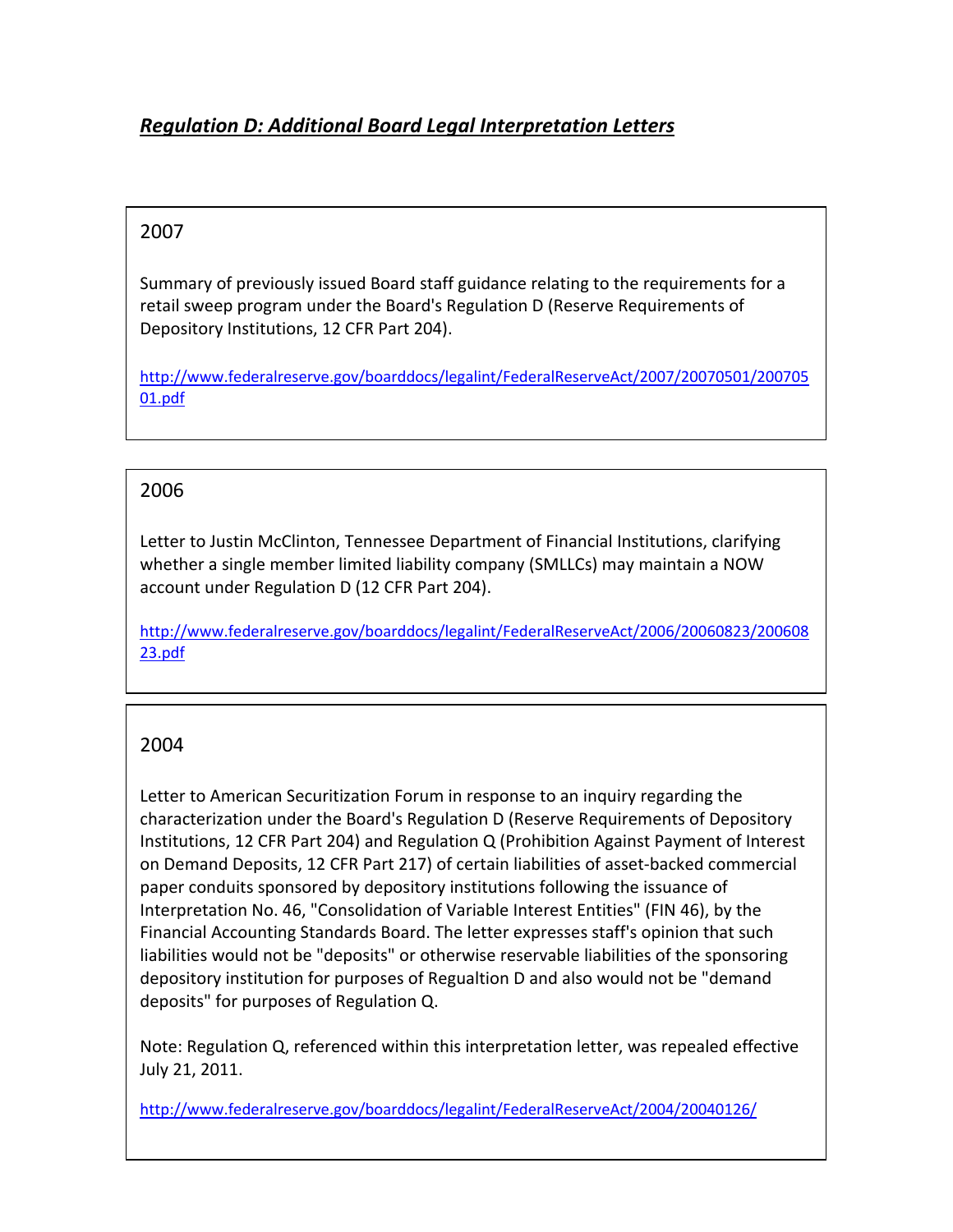#### 1999

To Peoples Bank stating that staff would not consider a sweep account arrangement to be in violation of Regulation D, 12 CFR 204. The Bank proposes to establish for large commercial customers a high minimum balance non‐interest‐bearing transaction account ("DDA") and an interest‐bearing money market deposit account ("MMDA"), and would sweep all funds in excess of a set threshold from the DDA into the MMDA and vice versa. No check writing privileges would be offered, and daily sweeps could occur from the DDA to the MMDA, but sweeps from the MMDA to the DDA would be limited to six per statement cycle. In the event that excessive debits are noted on a particular sweep account, the Bank would either close the account or raise the high threshold amount to a level that would ensure compliance with the limitation.

http://www.federalreserve.gov/boarddocs/legalint/FederalReserveAct/1999/19991102/

To TCF National Bank Minnesota, regarding the use of currency in ATM machines in Illinois as vault cash for purposes of Regulation D, 12 CFR 204.(k)(1). For ATM currency to be counted as vault cash, it must be "reasonably nearby." Under the Bank's cash retrieval plan, fourteen routes will be deployed to retrieve the cash from ATMs in Illinois, consolidate it in one city in Illinois, and then truck it 400 miles to the Bank in Minnesota. The estimated time for retrieval is approximately 20 hours, and staff does not believe that this cash can be considered "reasonably nearby."

http://www.federalreserve.gov/boarddocs/legalint/FederalReserveAct/1999/19990318/

#### 1997

To Ms. Caren Seaman regarding transfers from a savings account of one depositor to make payments on a loan of a different depositor held at the same depository institution. Staff concluded that such an arrangement is not exempt from the six‐ transfer limit under Regulation D, 12 CFR 204.2(d)(2).

http://www.federalreserve.gov/boarddocs/legalint/FederalReserveAct/1997/19970821/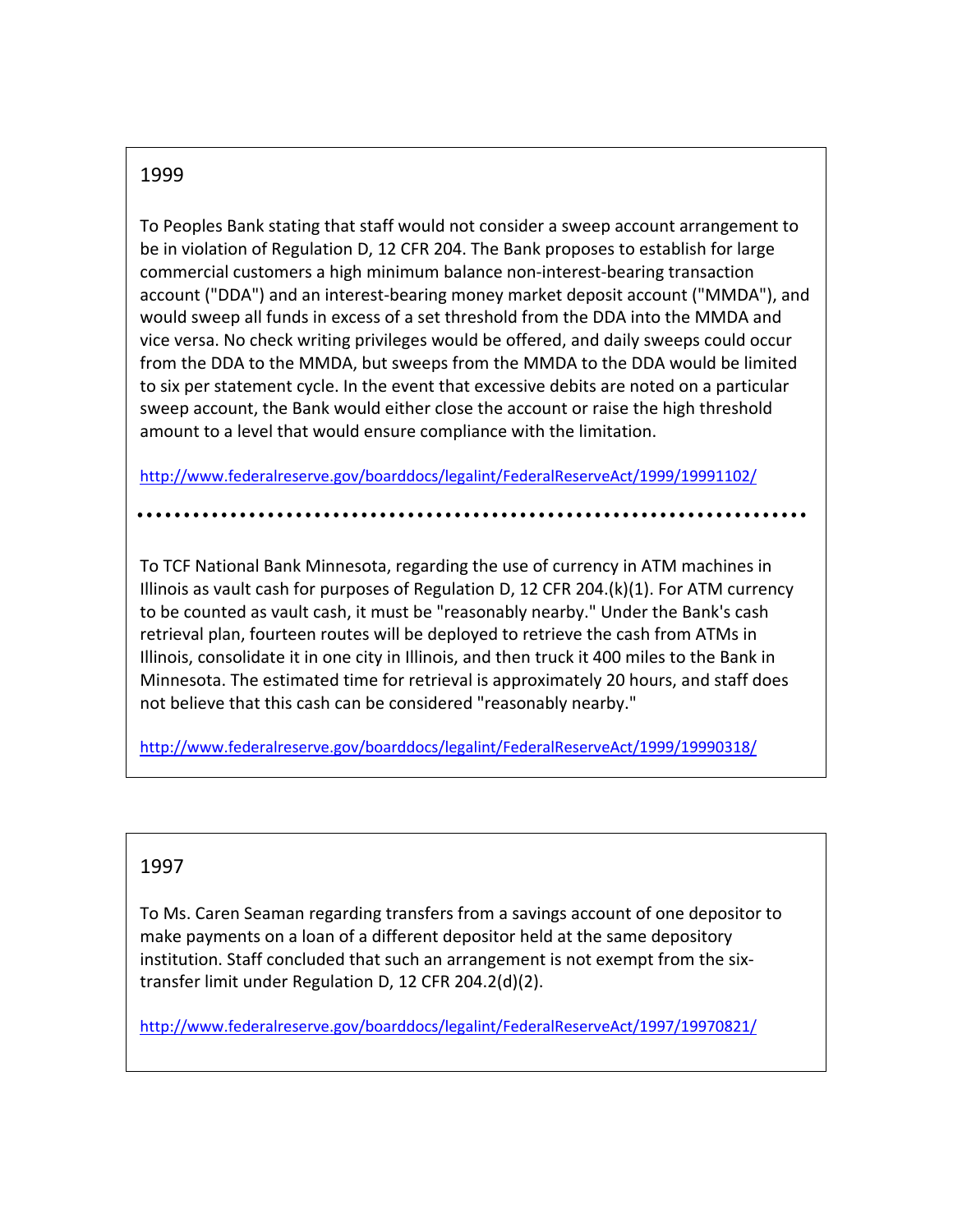## 1997 (continued)

To a corporation proposing to open savings accounts in its name as agent for its depositors where each account would not exceed \$100,000 and transfers would be made through ACH operators at a separate depository institution where the corporation's transaction accounts are located. Because the transfers would not be made from the savings account to another account of the depositor at the same institution, they would be subject to the six‐transfer limit under Regulation D, 12 CFR 204.2(d)(2).

http://www.federalreserve.gov/boarddocs/legalint/FederalReserveAct/1997/19970820/

To Mr. John Hutchinson regarding ACH debits that reverse previous deposits of credit card sales drafts, in order to correct errors. Staff concluded that these debits are analogous to returned checks and should not count against the six‐transfer limit on savings accounts in Regulation D, 12 CFR 204.2(d)(2).

http://www.federalreserve.gov/boarddocs/legalint/FederalReserveAct/1997/19970819/

Discusses the distinction between transaction accounts and savings accounts for reserve requirements under section 19 of the Federal Reserve Act (12 USC 461(b)), and the limitations on transfers and withdrawals from savings accounts under Regulation D. (12 CFR 204.2)

http://www.federalreserve.gov/boarddocs/legalint/FederalReserveAct/1997/19970320/

To the CFTC concerning the status of overnight deposits in foreign branches of domestic banks for purposes of the statutory prohibition against payment of interest on demand deposits (12 USC 371a) and Regulation Q (12 CFR 217).

Note: Regulation Q, referenced within this interpretation letter, was repealed effective July 21, 2011.

http://www.federalreserve.gov/boarddocs/legalint/FederalReserveAct/1997/19970403/

To Mr. Chip Trimmier regarding limitations on the number of transfers and withdrawals from savings accounts under Regulation D. (12 CFR 204.2)

http://www.federalreserve.gov/boarddocs/legalint/FederalReserveAct/1997/19970121/